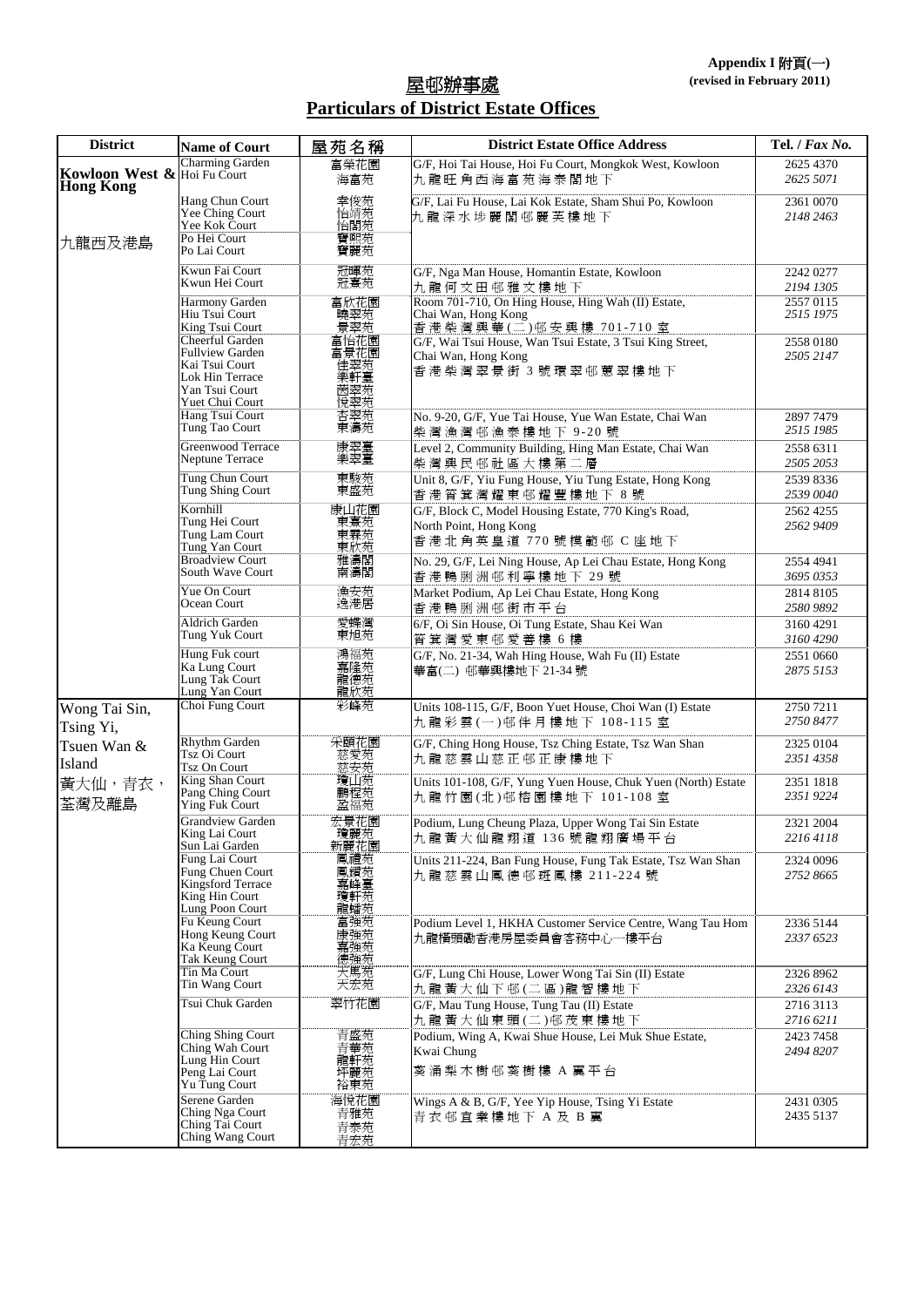## 屋邨辦事處 **Particulars of District Estate Offices**

| <b>District</b>     | <b>Name of Court</b>              | 屋苑名稱                 | <b>District Estate Office Address</b>                                          | Tel. / Fax No.         |
|---------------------|-----------------------------------|----------------------|--------------------------------------------------------------------------------|------------------------|
| <b>Kowloon East</b> | Kai Tai Court                     | 啓泰苑                  | G/F, Kai Yin House, Kai Yip Estate                                             | 2757 3710              |
|                     |                                   |                      | 啓業邨啓賢樓地下                                                                       | 2757 2471              |
| 九龍東                 | Cheung Wo Court                   | 祥和苑                  | G/F, Tak King House, Tak Tin Estate                                            | 2772 6840              |
|                     | Ko Chun Court                     |                      | 德田邨德敬樓地下                                                                       | 2347 3847              |
|                     | Po Pui Court                      | 高俊苑<br>寶珮苑           | Podium Level, 2/F, Tsui Pak House., Tsui Ping (North) Estate<br>翠屏(北)邨翠柏樓 2樓平台 | 2793 2303<br>2763 6540 |
|                     | Hong Nga Court                    |                      | G/F, Yi Lai House, Yau Lai Estate, Yau Tong                                    | 2629 4372              |
|                     | Hong Ying Court                   | 康雅苑                  | 油塘油麗邨頤麗樓地下                                                                     | 2629 4210              |
|                     | Chun Wah Court                    |                      | G/F, Wun Wah House, Lok Wah (South) Estate, Kwun Tong                          | 2755 6613              |
|                     | Hiu Lai Court                     | 振華苑<br>曉麗苑           | 觀塘樂華(南)邨奐華樓地下                                                                  | 2757 2551              |
|                     | Lei On Court<br>Lok Nga Court     |                      |                                                                                |                        |
|                     | On Kay Court                      | 經安雅苑<br>樂安雅苑         |                                                                                |                        |
|                     | Hong Wah Court                    | 康華苑                  | G/F, Lee Foo House, Shun Lee Estate, Kwun Tong                                 | 2341 8286              |
|                     |                                   |                      | 觀塘順利邨利富樓地下                                                                     | 2763 6066              |
|                     | Hong Pak Court<br>Hong Shui Court | 康柏苑                  | G/F, Sau Yat House, Sau Mau Ping Estate                                        | 2349 1361              |
|                     | Hong Yat Court                    | 康瑞苑<br>康逸苑           | 秀茂坪邨秀逸樓地下                                                                      | 2389 7462              |
|                     | <b>Richland Gardens</b>           | 麗晶花園                 | G/F, Fu Tong House, Yau Tong Estate, Kwun Tong                                 | 2349 4189              |
|                     | Yau Chui Court                    | 油翠苑                  | 觀塘油塘邨富塘樓地下                                                                     | 2174 5187              |
| Kwai Chung          | Kwai Chun Court                   | 葵俊苑                  | Podium level 4, Luk Kwai House, Kwai Chung Estate                              | 2427 9006              |
|                     | Kwai Hong Court                   | 葵康苑                  | 葵涌邨綠葵樓第4層平台                                                                    | 2423 6841              |
| 葵涌                  | Kwai Yin Court                    | 葵賢苑                  | G/F, Fu Kwai House, Tai Wo Hau Estate, Kwai Chung                              | 2429 9446              |
|                     | Yin Lai Court                     | 賢麗苑                  | 葵涌大窩口邨富貴樓地下                                                                    | 2423 6835              |
|                     |                                   |                      | Unit 4, G/F, Yin Lai Court Shopping Centre, Lai King Hill<br>Road, Kwai Chung  | 2743 3814<br>2310 2406 |
|                     |                                   |                      | 葵涌荔景山道賢麗苑商場地下 4號                                                               |                        |
|                     | Lai Yan Court                     | 荔欣苑                  | Wing C, G/F, Shek Cheung House, Shek Lei (II) Estate,                          | 2420 6987              |
|                     |                                   |                      | Kwai Chung                                                                     | 2429 9431              |
|                     |                                   |                      | 葵涌石籬(二)邨石祥樓地下 C 翼                                                              |                        |
|                     | Ning Fung Court<br>Yi Fung Court  | 寧峰苑<br>怡峰苑           | Wing C, G/F, Shek Cheung House, Shek Lei (II) Estate,                          | 2420 6987              |
|                     |                                   |                      | Kwai Chung                                                                     | 2429 9431              |
|                     | San Wai Court                     |                      | 葵涌石籬(二)邨石祥樓地下 C 翼<br>Unit 2, Wing A, G/F, King Mei House, Shan King Estate,    | 2465 1212              |
| Tuen Mun &          | Siu Hei Court                     | 新圍苑<br>兆禧苑           | Tuen Mun                                                                       | 2469 9785              |
| Yuen Long           | Siu Hin Court                     | 兆軒苑                  | 屯門山景邨景美樓地下 A 翼 2 號                                                             |                        |
|                     | Siu Kwai Court<br>Siu Lun Court   | 兆麟苑                  |                                                                                |                        |
| 屯門及元朗               | Siu Lung Court                    | 兆隆苑<br>兆邦苑           |                                                                                |                        |
|                     | Siu Pong Court<br>Siu Shan Court  | 兆山苑                  |                                                                                |                        |
|                     | <b>Affluence Garden</b>           | 澤豐花園                 | 5/F, Ancillary Facilities Block, Fu Tai Estate, Tuen Mun                       | 2644 0201              |
|                     | Glorious Garden                   |                      | 屯門富泰邨服務設施大樓 5 樓                                                                | 2465 0561              |
|                     | Lung Mun Oasis<br>Melody Garden   | 龍門居<br>美樂花園          |                                                                                |                        |
|                     | Prime View Garden                 | 景峰花園                 |                                                                                |                        |
|                     | Tsui Ning Garden<br>Yuet Wu Villa | 翠寧花園<br>悅湖山莊         |                                                                                |                        |
|                     | Siu Hong Court                    | 兆康苑                  | G/F, Chuen Shui House, Shui Pin Wai Estate, Yuen Long                          | 2442 2461              |
|                     | Fung Ting Court                   |                      | 元朗水邊圍邨泉水樓地下                                                                    | 2477 3284              |
|                     | Tin Chung Court<br>Tin Lai Court  |                      |                                                                                |                        |
|                     | Tin Oi Court                      | 《天頌苑苑》<br>天天天天<br>天天 |                                                                                |                        |
|                     | Tin Yau Court                     | 天祐苑                  |                                                                                |                        |
|                     | Tin Shing Court                   | 天盛苑                  | G/F, Near Yiu Fung House, Tin Yiu (II) Estate,<br>Tin Shui Wai                 | 2445 0418<br>2617 1404 |
|                     |                                   |                      | 天水圍天耀二邨近耀豐樓地下                                                                  |                        |
|                     | Tin Fu Court                      | 天富苑                  | 1/F, Ancillary Facilities Block, Tin Yuet Estate,                              | 2448 8863              |
|                     |                                   |                      | Tin Shui Wai                                                                   | 2448 8121              |
|                     |                                   |                      | 天水圍天悅邨服務設施大樓 1 樓                                                               |                        |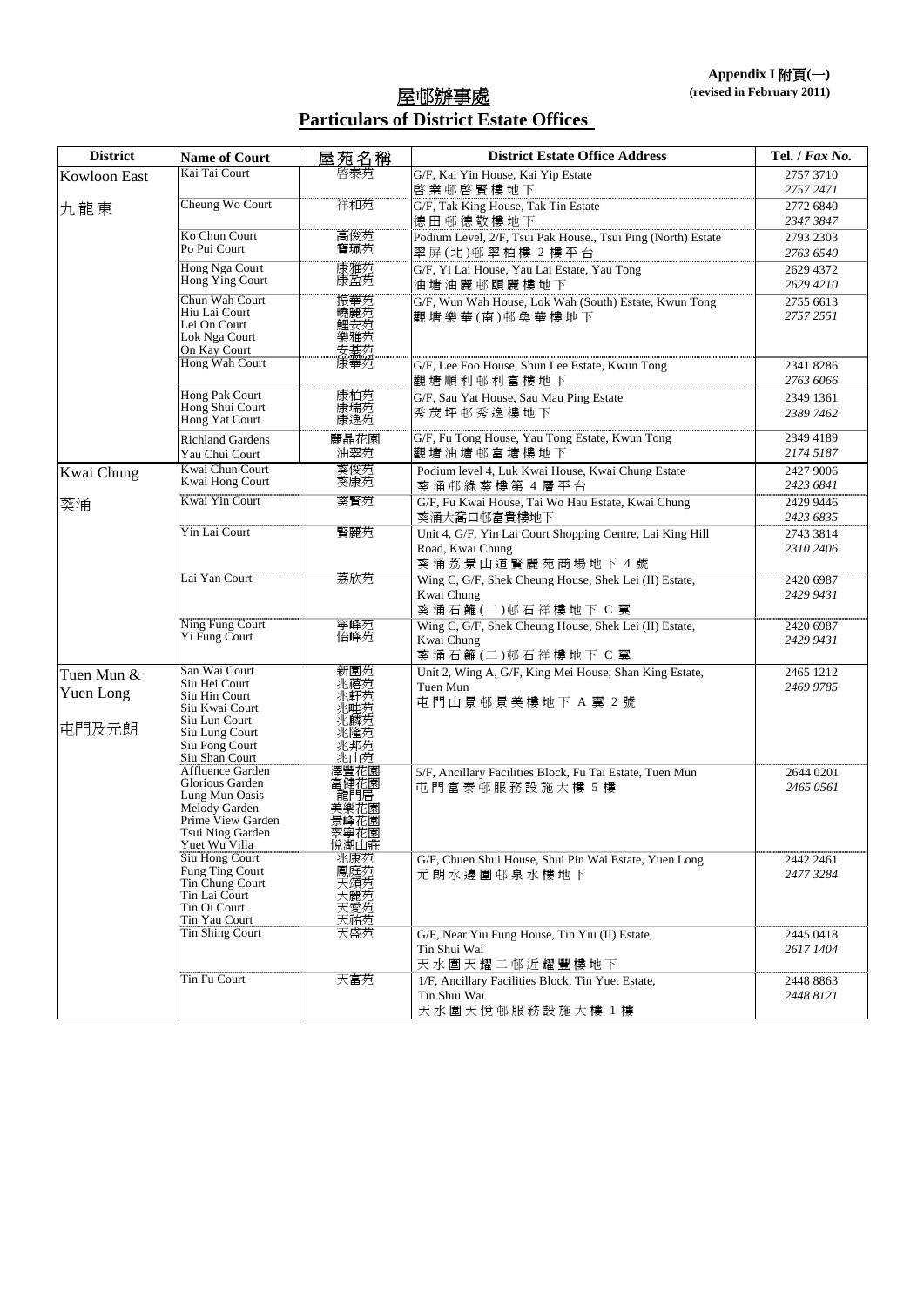## 屋邨辦事處 **Particulars of District Estate Offices**

| <b>District</b> | <b>Name of Court</b>                      | 屋苑名稱                 | <b>District Estate Office Address</b>              | Tel. / Fax No. |
|-----------------|-------------------------------------------|----------------------|----------------------------------------------------|----------------|
| Tai Po, North,  | Chung Nga Court                           | 頌雅苑                  | 2/F, On Wo House, Tai Wo Estate, Tai Po            | 2657 2808      |
| Shatin &        | Elegance Garden<br>King Nga Court         | 富雅花園<br>景雅苑          | 大埔太和邨安和樓 2樓                                        | 2657 8660      |
| Sai Kung        | Ming Nga Court                            | 明雅苑                  |                                                    |                |
|                 | Po Nga Court                              | 寶雅苑                  |                                                    |                |
|                 | Sun Hing Garden                           | 新興花園                 |                                                    |                |
| 大埔,北區,          | Tai Po Plaza                              | 大埔廣場                 |                                                    |                |
| 沙田及西貢           | Tak Nga Court                             | 德雅苑                  |                                                    |                |
|                 | Wang Fuk Court<br>Yat Nga Court           | 宏福苑<br>逸雅苑           |                                                    |                |
|                 | Yee Nga Court                             | 怡雅苑                  |                                                    |                |
|                 | Cheong Shing Court                        | 昌盛苑                  | No. 107, G/F, Tin Yee House, Tin Ping Estate,      | 2677 2002      |
|                 | Choi Po Court                             | 彩嘉盛盛                 | Sheung Shui                                        | 2677 9009      |
|                 | Ka Shing Court                            |                      | 上水天平邨天怡樓地下 107號                                    |                |
|                 | King Shing Court<br>On Shing Court        |                      |                                                    |                |
|                 | Sunningdale Garden                        | 安盛苑<br>順欣花園          |                                                    |                |
|                 | Tsui Lai Garden                           | 翠麗花園                 |                                                    |                |
|                 | Wing Fai Centre                           | 榮輝中心                 |                                                    |                |
|                 | Wing Fok Centre                           | 榮福中心                 |                                                    |                |
|                 | Yan Shing Court<br>Yuk Po Court           | 欣盛苑                  |                                                    |                |
|                 | Yung Shing Court                          | 旭埔苑<br>雍盛苑           |                                                    |                |
|                 | <b>Chevalier Garden</b>                   | 富安花園                 | Units 221-240, 2/F, Shek Yuk House,                | 2694 4408      |
|                 | Fok On Garden                             | 福安花園                 | Chun Shek Estate, Shatin                           | 2647 1930      |
|                 | Fu Fai Garden                             | 富輝花園                 | 沙田秦石邨石玉樓 2樓 221-240室                               |                |
|                 | Kam Fung Court                            | 錦豐苑                  |                                                    |                |
|                 | Kam Hay Court<br>Kam Lung Court           | 錦禧苑<br>錦龍苑           |                                                    |                |
|                 | Kam On Court                              | 錦鞍苑                  |                                                    |                |
|                 | Kam Tai Court                             | 錦泰苑                  |                                                    |                |
|                 | Kam Ying Court                            | 錦英苑                  |                                                    |                |
|                 | Saddle Ridge Garden                       | 富寶花園                 |                                                    |                |
|                 | Hong Lam Court<br>Kwong Lam Court         | 康林苑苑<br> 黄林<br> 前    | Market Podium, Pok Hong Estate, Shatin             | 2648 1312      |
|                 | Yu Chui Court                             |                      | 沙田博康邨街市平台                                          | 2649 1648      |
|                 | Yue Tin Court                             |                      |                                                    |                |
|                 | Carado Garden                             | 雲豐盛花園<br>富盛苑園<br>富嘉花 | Units 241-260, 2/F, Shek Yuk House,                | 2699 3082      |
|                 | <b>Fung Shing Court</b>                   |                      | Chun Shek Estate, Shatin                           | 2699 9418      |
|                 | Grandway Garden<br>Holford Garden         | 海福花園                 | 沙田秦石邨石玉樓 2樓 241-260室                               |                |
|                 | Ka Keng Court                             | 嘉徑苑                  |                                                    |                |
|                 | Ka Tin Court                              | 嘉田苑                  |                                                    |                |
|                 | King Tin Court                            | 景田苑                  |                                                    |                |
|                 | May Shing Court                           | 美城苑                  |                                                    |                |
|                 | Mei Chung Court<br><b>Bauhinia Garden</b> | 美松苑                  |                                                    |                |
|                 | <b>Beverly Garden</b>                     | 寶盈花園                 | G/F, Kin Hei House, Kin Ming Estate, Tseung Kwan O | 2706 8201      |
|                 | Choi Ming Court                           | 彩明苑                  | 將軍澳健明邨健曦樓地下                                        | 2701 0570      |
|                 | Chung Ming Court                          | 頌明苑                  |                                                    |                |
|                 | Fu Ning Garden                            | 富寧花園                 |                                                    |                |
|                 | Hin Ming Court<br>Ho Ming Court           | 顯明苑                  |                                                    |                |
|                 | Hong Sing Garden                          | 浩明苑<br>康盛花園          |                                                    |                |
|                 | King Ming Court                           | 景明苑                  |                                                    |                |
|                 | Kwong Ming Court                          | 廣明苑<br>安寧花園          |                                                    |                |
|                 | On Ning Garden                            |                      |                                                    |                |
|                 | Po Ming Court<br>Tong Ming Court          | 寶明苑                  |                                                    |                |
|                 | Wo Ming Court                             | 唐明苑<br>和明苑           |                                                    |                |
|                 | Yan Ming Court                            | 欣明苑                  |                                                    |                |
|                 | <b>Ying Ming Court</b>                    | 英明苑                  |                                                    |                |
|                 | Yu Ming Court                             | 谷明苑<br>煜明苑           |                                                    |                |
|                 | <b>Yuk Ming Court</b>                     |                      |                                                    |                |